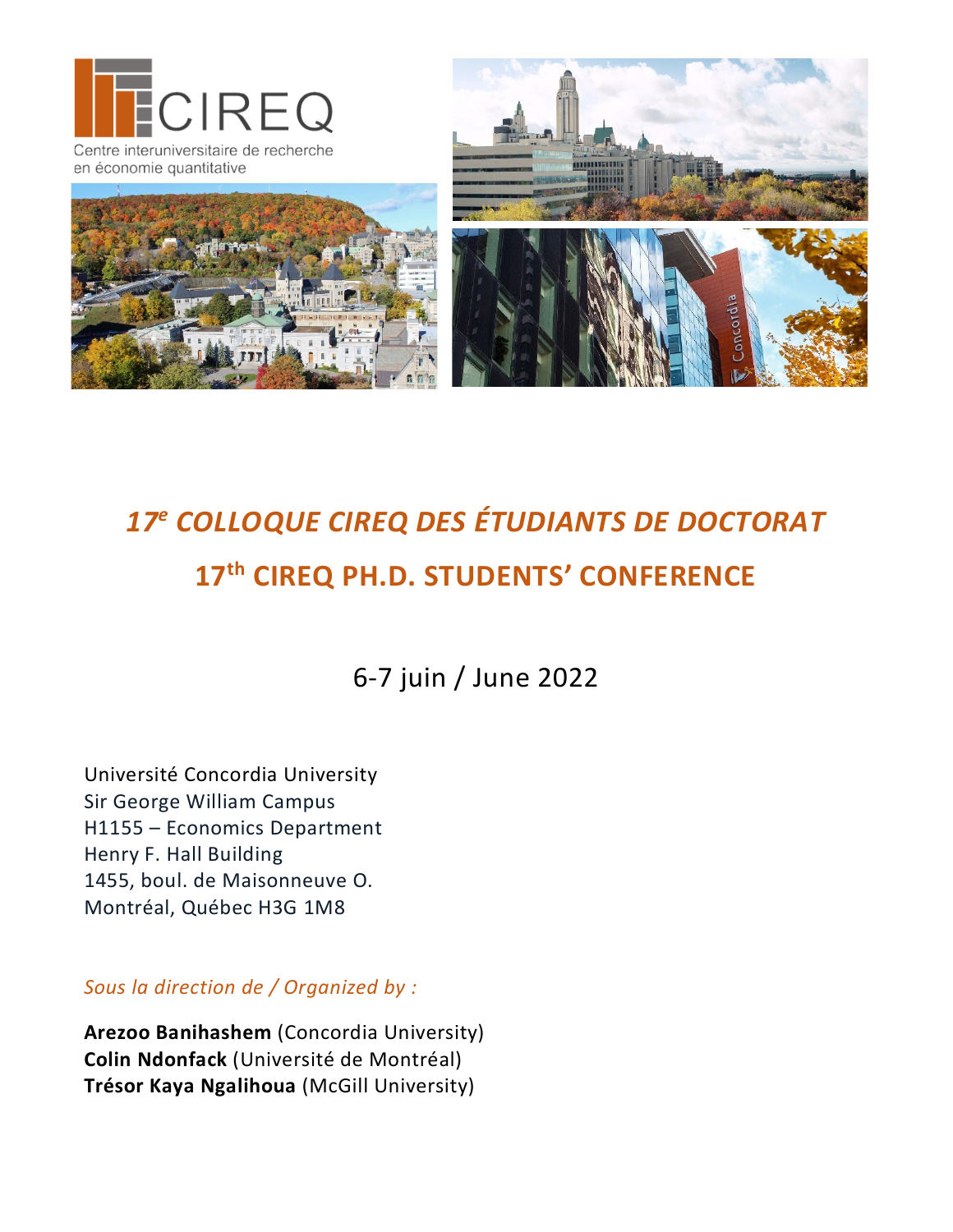# **6 juin / June**

| $09:00 - 09:20$                                                  | <b>MOT DE BIENVENUE / WELCOME ADDRESS</b> | Salle / Room H-1145 |
|------------------------------------------------------------------|-------------------------------------------|---------------------|
| 08:30 - 08:55 Petit-déjeuner continental / Continental Breakfast | Salle / Room H-1145                       |                     |
| 08:30 - 08:55 Inscription / Registration                         | Salle / Room H-1158                       |                     |

**Prof. Emanuela Cardia (Directrice du CIREQ Director)**

#### **SÉANCES PARALLÈLES 1A / PARALLEL SESSIONS 1A — International Macroeconomics and Trade**

**Salle / Room A. H-1154**

- **09:30 - 09:50 Elmer Li - Cornell University** E-commerce and Regional Inequality: A Trade Framework and Evidence from Amazon's Expansion
- **09:55 - 10:15 Adam Toure - Université du Québec à Montréal** Measuring International Housing Markets Interdependence
- **10:20 - 10:40 Farzana Alamgir - McMaster University** Sovereign Spreads and Poverty Headcount Ratio

# **SÉANCES PARALLÈLES 1B / PARALLEL SESSIONS 1B — Economics of Health and Education**

**Salle / Room B. H-1145**

- **09:30 - 09:50 Mélissa Coissard - Université du Québec à Montréal** Early Impact of 4-Year-Olds Universal Prekindergarten Program on the Global Development of Children in Quebec
- **09:55 - 10:15 Saba Ranjbar - Concordia University** Effect of Participation in After-School Activities and Working While in School on High School Performance in the US
- **10:20 - 10:40 Xue Wu - University at Albany, SUNY** Emergency Department Closures and Mortality
- **10:45 - 11:05 Josette Rosine Aniwuvi Gbeto - Université Laval** Peer Effect in Adolescent's Mental Health: The Role of Peer Support

# **SÉANCES PARALLÈLES 1C / PARALLEL SESSIONS 1C — Environmental Policies and Firms Behaviour**

**Salle / Room C. H-1120**

- **09:30 - 09:50 Moudachirou Oumarou - Université de Montréal** Optimal Regulation of Greenhouse Gas Emitters
- **09:55 - 10:15 Emmanuel Murray Leclair - Western University** Input Efficiency, Energy Choice and Optimal Carbon Tax
- **10:20 - 10:40 Jean-Francois Fournel - McGill University** Electric Vehicle Subsidies: Cost-Effectiveness and Emission Reductions
- **10:45 - 11:05 Jean Awé – Université de Sherbrooke** Can Adaptation to Climate Change Reduce Farmers' Exposure to Environmental Risk?
- **11:10 - 11:25 PAUSE CAFÉ / COFFEE BREAK**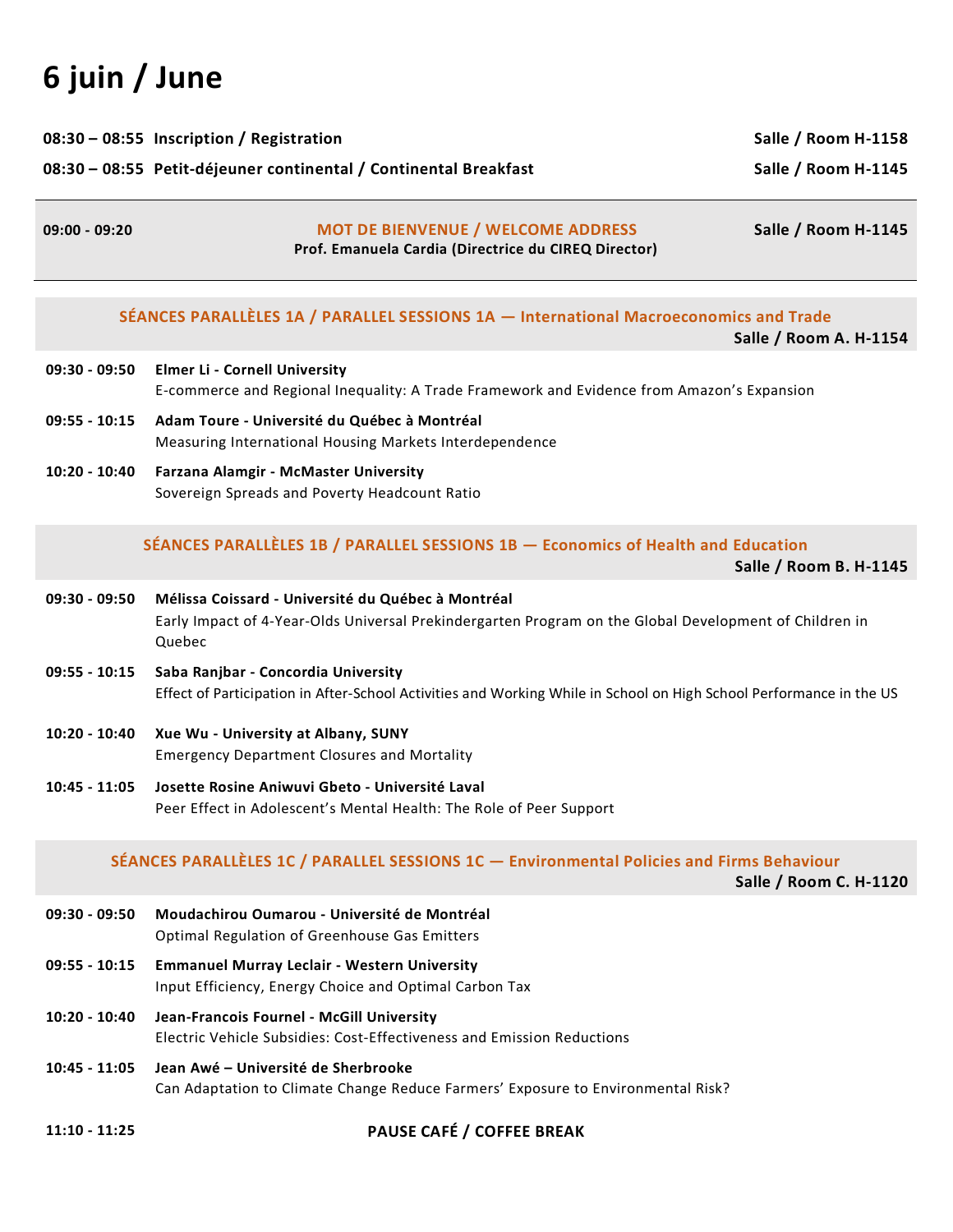| 11:30 - 11:50   | Ali Karimirad - University of British Columbia<br>Production Network: Duality of Systemic Risk and Asset Pricing                   |
|-----------------|------------------------------------------------------------------------------------------------------------------------------------|
|                 | SÉANCES PARALLÈLES 2B / PARALLEL SESSIONS 2B - Economics of Development:<br><b>Gender, Ethnicity, Race and Inequality</b>          |
|                 | <b>Salle / Room B. H-1145</b>                                                                                                      |
| $11:30 - 11:50$ | Tamara Pressman - McGill University<br>The Effects of Women's Bargaining Power on Contraceptive Use: Evidence from Zambia          |
| $11:55 - 12:15$ | <b>Lukas Althoff - Princeton University</b><br>The Geography of Black Economic Progress after Slavery                              |
|                 | SÉANCES PARALLÈLES 2C / PARALLEL SESSIONS 2C - Applications of Game Theory<br>Salle / Room C. H-1120                               |
| $11:30 - 11:50$ | Dana Ghandour - Concordia University<br>Environmental Cooperation and Trade - The Impact of Heterogeneity in Environmental Damages |
| $11:55 - 12:15$ | Sinda Kassab - Concordia University<br>R&D Investment under Symmetric and Asymmetric Absorptive Capacity                           |
| $12:20 - 13:20$ | PAUSE DÉJEUNER / LUNCH BREAK<br>H-1158                                                                                             |
|                 | $SÉANCES DARAILÈIES 3A / DARAILFI SESSIONS 3A - Econometric I$                                                                     |

**SÉANCES PARALLÈLES 2A / PARALLEL SESSIONS 2A – Financial Economics**

**SÉANCES PARALLÈLES 3A / PARALLEL SESSIONS 3A — Econometrics I**

**Salle / Room A. H-1154**

**Salle / Room A. H-1154**

- **13:25 - 13:45 Haowei Tang - Carleton University** Basel Liquidity Regulation and Bank Lending in the U.S.
- **13:50 - 14:10 Endong Wang - McGill University** Joint Inference for Impulse Responses in VAR Models
- **14:15 - 14:35 Gabriel Rodriguez Rondon - McGill University** Monte Carlo Likelihood Ratio Tests for Markov Switching Models

# **SÉANCES PARALLÈLES 3B / PARALLEL SESSIONS 3B — Public Policy and Labour Market Outcomes**

**Salle / Room B. H-1145**

- **13:25 - 13:45 Arezoo Banihashem - Concordia University** High School Dropouts in Quebec: Outcomes and Policy Simulations
- **13:50 - 14:10 Fan Yang - McGill University** From Means-Tested Programs to Universal Basic Income – A Bad Idea?
- **14:15 - 14:35 Munk Bayar - Concordia University** The Impact of Social Security Disability Insurance on Unemployment and Labour Force Participation in an Equilibrium Search Model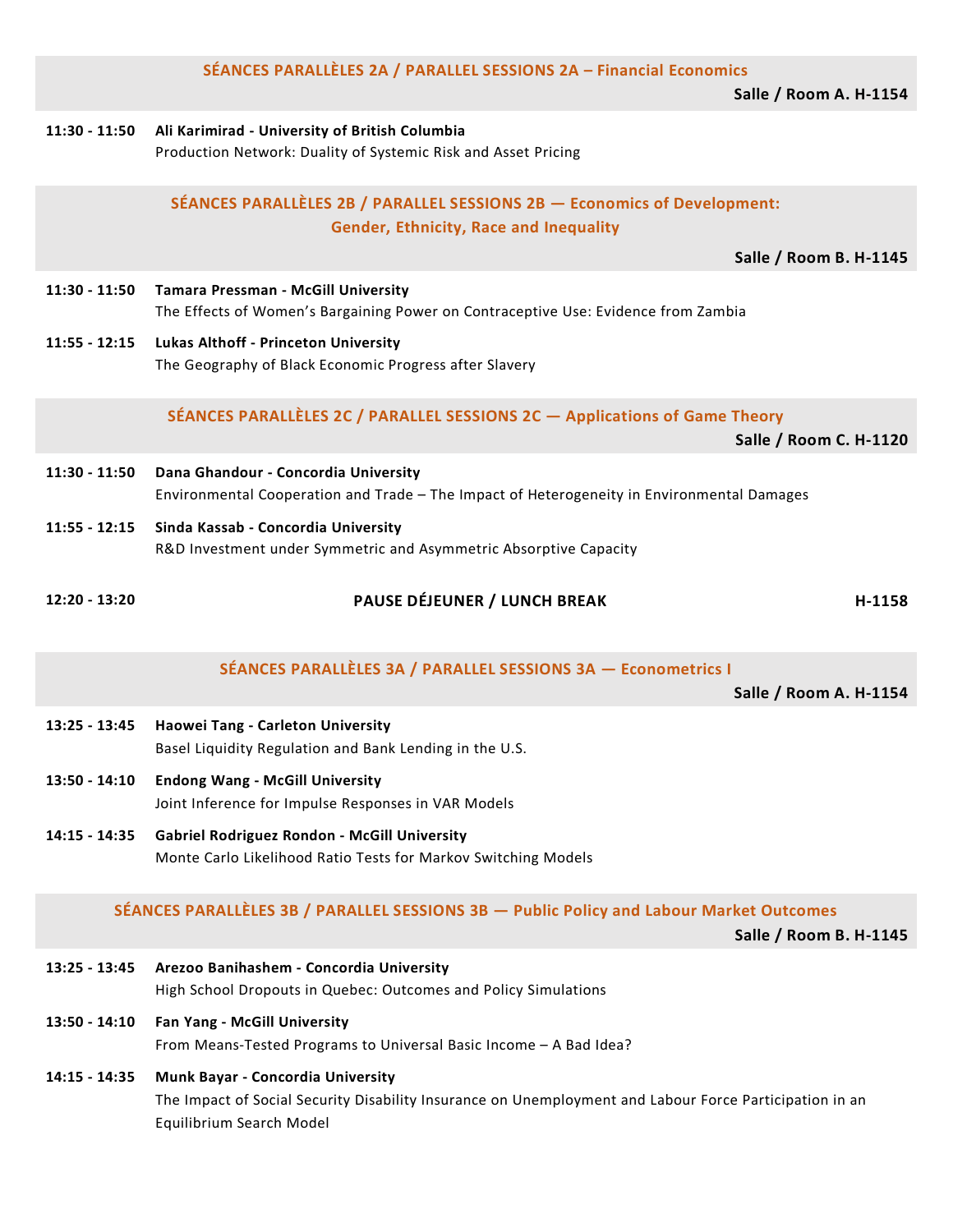|  |  | SÉANCES PARALLÈLES 3C / PARALLEL SESSIONS 3C — Platforms and Information Economics |
|--|--|------------------------------------------------------------------------------------|

**Salle / Room C. H-1120**

#### **13:25 - 13:45 Colin Ndonfack - Université de Montréal** Dynamic Entry in Platform-based Markets in the Context of Multihoming: Focus on the US Video Gaming Industry

- **13:50 - 14:10 Yixiu Li - The Pennsylvania State University** The Limits of Sequential Screening
- **14:15 - 14:35 Alex Sam - McMaster University** Monotone Equilibrium Design of Multidimensional Signaling

# **14:40 - 14:55 PAUSE CAFÉ / COFFEE BREAK**

# **SÉANCES PARALLÈLES 4A / PARALLEL SESSIONS 4A —**

# **Machine Learning and Big Data: Applications in Economics**

**Salle / Room A. H-1154**

- **15:00 - 15:20 Ahmadou Fonton - Université du Québec à Montréal** Forecasting Key Variables for USA Bank Holding Companies in a Stress Test Framework: A Machine Learning Approach
- **15:25 - 15:45 Raphael Zerbato - HEC Montreal** An Optimal Fraud Detection Framework
- **15:50 - 16:10 Firmin Ayivodji - Université de Montréal** When Real Estate Investing Meets Climate - Transition Risk

# **SÉANCES PARALLÈLES 4B / PARALLEL SESSIONS 4B —**

**Firms Behaviour, Technology Adoption, Productivity and Labour Market Outcomes**

**Salle / Room B. H-1145**

- **15:00 - 15:20 Narcisse Sandwidi - Université de Montréal** Automation Cross-Occupation Spillovers
- **15:25 - 15:45 Jian Tang - McGill University** Skill Costs and the Rise of Firm-level Productivity Dispersion
- **15:50 - 16:10 Ako Viou Bahun-Wilson - Université de Sherbrooke** On the Role of Product Quality in Product Reallocation and Macroeconomic Dynamics

# **SÉANCES PARALLÈLES 4C / PARALLEL SESSIONS 4C — Mechanism Design: Matching**

**Salle / Room C. H-1120**

- **15:00 - 15:20 Manuel Michael Lepage Lévesque - Concordia University** The Static Mobile Dating Application Problem
- **15:25 - 15:45 MD. Shahidul Islam - Concordia University** Fair and Efficient Matching under Dichotomous Preferences

**Merci de vous être joints à nous aujourd'hui. À demain! Thanks for joining us today. See you tomorrow!**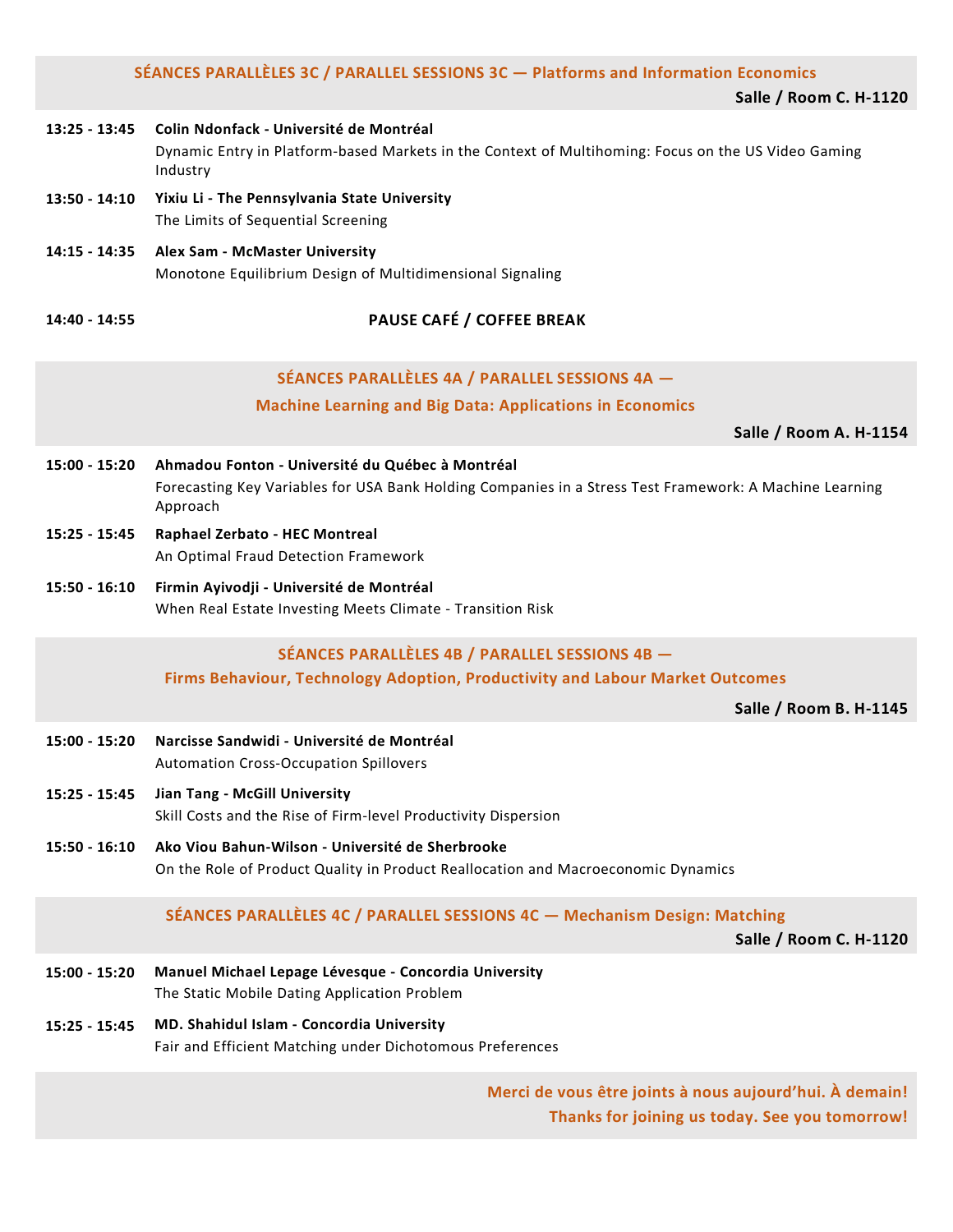# **7 juin / June**

| 09:00 - 09:25 Petit-déjeuner continental / Continental Breakfast |                                                                                                                                                 | Salle / Room H-1145    |
|------------------------------------------------------------------|-------------------------------------------------------------------------------------------------------------------------------------------------|------------------------|
|                                                                  | SÉANCES PARALLÈLES 1A / PARALLEL SESSIONS 1A - Monetary Policy                                                                                  | Salle / Room A. H-1154 |
| $09:30 - 09:50$                                                  | <b>Marieh Azizirad - Simon Fraser University</b><br>Fisher vs Keynes: Does an Interest Rate Hike Cause Inflation to Increase or Decrease?       |                        |
| 09:55 - 10:15                                                    | Cory Langlais - University of Toronto<br>Banks as a Source of Economic Fluctuations                                                             |                        |
| $10:20 - 10:40$                                                  | Min Kim - Rutgers University<br>Conducting Unconventional Monetary Policy with Foreign Exchange Reserves                                        |                        |
| $10:45 - 11:05$                                                  | Fabrice Anicet Dabire - Université de Sherbrooke<br>Credible Forward Guidance and the Exchange Rate: A Theoretical Sign Restricted VAR Analysis |                        |
|                                                                  | SÉANCES PARALLÈLES 1B / PARALLEL SESSIONS 1B - Economics of Labour Market Issues                                                                | Salle / Room B. H-1145 |
| 09:30 - 09:50                                                    | Yu Shi - McGill University<br>Necessity Entrepreneurship and Home Production                                                                    |                        |
| $09:55 - 10:15$                                                  | Yaya Diallo - McGill University<br>Role of Firms in Wage Dispersion: Evidence from a Developing Country                                         |                        |
| $10:20 - 10:40$                                                  | Yige Duan - University of British Columbia<br>Beyond Lost Earnings: The Long-Term Impact of Job Displacement on Workers' Commuting Behavior     |                        |
| $10:45 - 11:05$                                                  | Peta-Gay Fairclough Campbell - McGill University<br>Older Workers and Involuntary Job Loss in Canada (1996 - 2019)                              |                        |
|                                                                  | SÉANCES PARALLÈLES 1C / PARALLEL SESSIONS 1C - Topic in Rural and Urban Economics                                                               | Salle / Room C. H-1120 |
| 09:30 - 09:50                                                    | <b>Adam Aberra - McGill University</b><br>Special Economic Zones as Catalysts for Development?                                                  |                        |
| $09:55 - 10:15$                                                  | Longzhou Wang - University of Calgary<br>The Impact of National Expressways on International Trade: Evidence from Chinese Exporters             |                        |
| 10:20 - 10:40                                                    | <b>Mohamed Coulibaly - HEC Montreal</b><br>Railway Stations and Local (Rural) Development                                                       |                        |
| 10:45 - 11:05                                                    | Régis Kouassi - Université de Montréal<br>Measuring the Economic Costs of China's Zero-COVID Policies from Outer Space                          |                        |
| $11:10 - 11:25$                                                  | PAUSE CAFÉ / COFFEE BREAK                                                                                                                       |                        |

**09:00 – 09:25 Inscription / Registration Salle / Room H-1158**

#### **SÉANCES PARALLÈLES 2A / PARALLEL SESSIONS 2A — Econometrics II**

**Salle / Room A. H-1154**

| 11:30 - 11:50 Luther Yap - Princeton University                    |
|--------------------------------------------------------------------|
| Design-based Justification for Clustering with Multiway Assignment |

**11:55 - 12:15 Julius Owusu - McMaster University** A Nonparametric Test of Heterogeneous Treatment Effects under Treatment Spillovers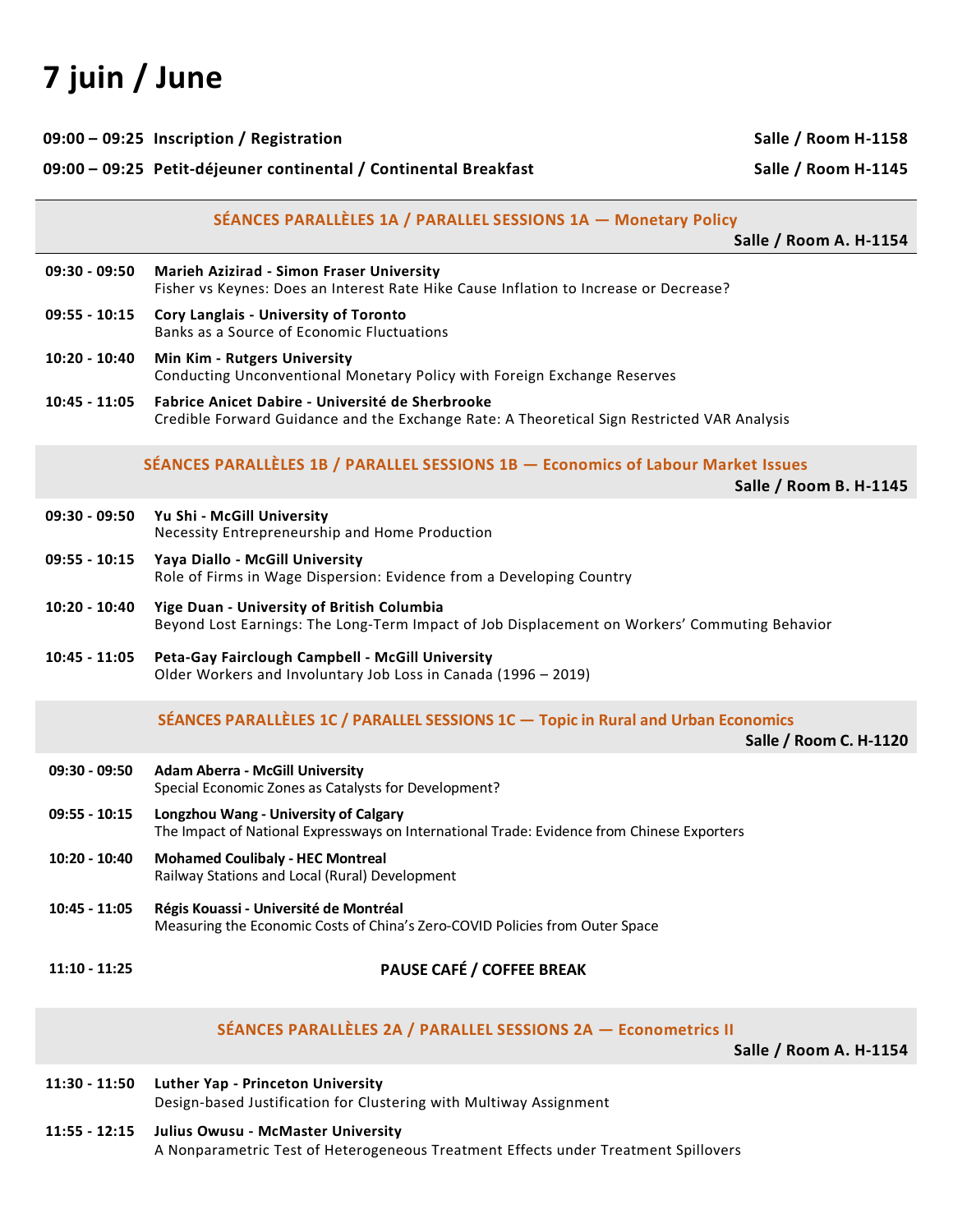#### **SÉANCES PARALLÈLES 2B / PARALLEL SESSIONS 2B — Life Cycle and Human Capital Accumulation Salle / Room B. H-1145**

#### **11:30 - 11:50 Antoine Jacquet - Toulouse School of Economics** Culture, Human Capital, and Marital Homogamy in France

**11:55 - 12:15 Tselmuun Tserenkhuu - University of Guelph** Finite Horizons, International Credit Constraints, and Real Business Cycles in a Small Open Economy

#### **SÉANCES PARALLÈLES 2C / PARALLEL SESSIONS 2C — Public Housing**

**Salle / Room C. H-1120**

- **11:30 - 11:50 Kwok-Hao Lee - Princeton University** Market Design, Subsidies and Supply: Towards Efficient and Equitable Public Housing
- **11:55 - 12:15 Joffré Leroux - Michigan State University** What Public Housing Applicants Value When Choosing Where to Move
- **12:20 - 13:20 PAUSE DÉJEUNER / LUNCH BREAK H-1158**

**SÉANCES PARALLÈLES 3A / PARALLEL SESSIONS 3A — Economics of Development: Factors and Policy Salle / Room A. H-1154**

- **13:20 - 13:40 Idossou Marius Adom - Université de Montréal** Informality as a Steppingstone in Developing Countries: The Role of Financial Constraints
- **13:45 - 14:05 Aranya Chakraborty - McGill University** Optimal Network Based Targeting for Technology Adoption in Developing Countries
- **14:10 - 14:30 Komla Avoumatsodo - Université du Québec à Montréal** Financial Development, Technology Adoption and Sectoral Productivity Convergence
	- **SÉANCES PARALLÈLES 3B / PARALLEL SESSIONS 3B — Topics in Applied Economics**

**Salle / Room B. H-1145**

- **13:20 - 13:40 Doris Ngandjou - Concordia University** Anglophone Brain Drain: Getting a Subsidized Degree in Quebec and Becoming a Taxpayer Elsewhere
- **13:45 - 14:05 Irène Dohouin - Université de Montréal** HIV and Education: Evidence from Zambia
- **14:10 - 14:30 Carlos Ladeira - HEC Montreal** Discouragement in Consumer Credit Markets

#### **SÉANCES PARALLÈLES 3C / PARALLEL SESSIONS 3C — Environmental policy and Economic Growth**

**Salle / Room C. H-1120**

- **13:20 - 13:40 Paule Olivia Akotto - Université de Sherbrooke** Coût social des dommages environnementaux et allocation optimale des revenus du pétrole brut au Sénégal
- **13:45 - 14:05 Devina Lakhtakia - University of Guelph** Climate Change and Measures of Economic Growth: Solving the Spatial Mismatch Problem
- **14:10 - 14:30 Myrto Kasioumi - University of Guelph**